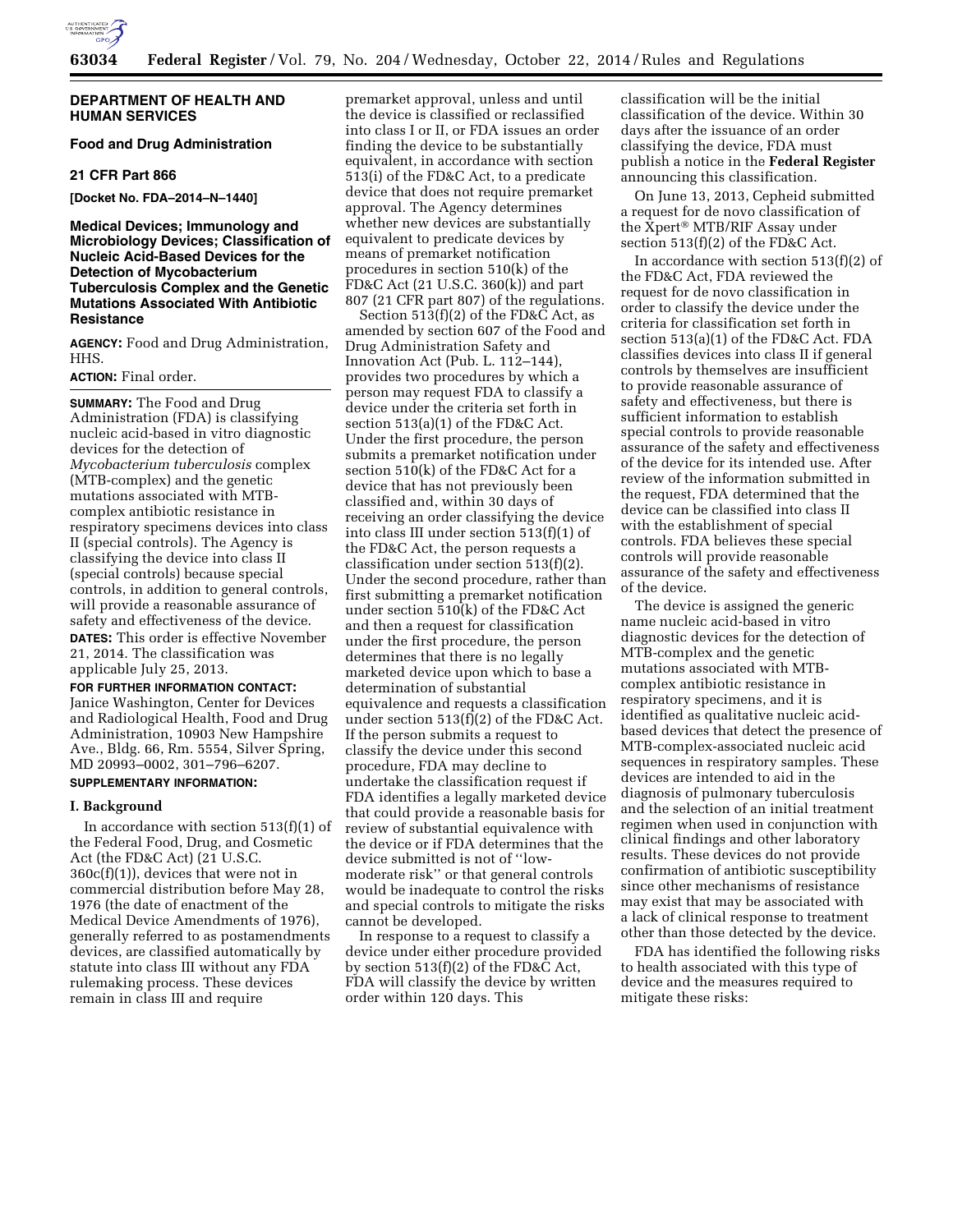| Identified risks to health                                                                                                                                                                                                                                                                                                     | <b>Mitigation measures</b>                                                                                                                                                                                                                                                                                                                                                                                                                                                         |
|--------------------------------------------------------------------------------------------------------------------------------------------------------------------------------------------------------------------------------------------------------------------------------------------------------------------------------|------------------------------------------------------------------------------------------------------------------------------------------------------------------------------------------------------------------------------------------------------------------------------------------------------------------------------------------------------------------------------------------------------------------------------------------------------------------------------------|
| False positive test results for the presence of MTB-complex may lead<br>to incorrect treatment of the individual with possible adverse effects.<br>The patient may be subjected to unnecessary isolation. Unnecessary<br>contact investigations may also occur.                                                                | The FDA document entitled "Class II Special Controls Guideline: Nu-<br>cleic Acid-Based In Vitro Diagnostic Devices for the Detection of<br>Mycobacterium tuberculosis Complex and Genetic Mutations Associ-<br>ated with Mycobacterium tuberculosis Antibiotic Resistance in Res-<br>piratory Specimens," which addresses this risk through:<br>Device Description Containing the Information Specified in the Special<br>Control Guideline.<br>Performance Studies.<br>Labeling. |
| False negative test results for the presence of MTB-complex could con-<br>tribute to disease progression and increase the risk of transmitting in-<br>fection to others.                                                                                                                                                       | The FDA document entitled "Class II Special Controls Guideline: Nu-<br>cleic Acid-Based In Vitro Diagnostic Devices for the Detection of<br>Mycobacterium tuberculosis Complex and Genetic Mutations Associ-<br>ated with Mycobacterium tuberculosis Antibiotic Resistance in Res-<br>piratory Specimens," which addresses this risk through:<br>Device Description Containing the Information Specified in the Special<br>Control Guideline.<br>Performance Studies.<br>Labeling. |
| False positive test results for the presence of genetic mutations associ-<br>ated with MTB-complex antibiotic resistance may lead to incorrect<br>treatment of the individual with possible adverse effects. The patient<br>may be subjected to unnecessary isolation. Unnecessary contact in-<br>vestigations may also occur. | §866.3373(b)(2) (21 CFR 866.3373(b)(2)), which addresses the mitiga-<br>tion of risks specific to the detection of the genetic mutations associ-<br>ated with antibiotic resistance of M. tuberculosis complex.                                                                                                                                                                                                                                                                    |
| False negative test results for the presence of genetic mutations asso-<br>ciated with MTB-complex antibiotic resistance could contribute to dis-<br>ease progression and increase the risk of transmitting antibiotic re-<br>sistant tuberculosis to others.                                                                  | §866.3373(b)(2), which addresses the mitigation of risks specific to the<br>detection of the genetic mutations associated with antibiotic resist-<br>ance of <i>M. tuberculosis</i> complex.                                                                                                                                                                                                                                                                                       |
| Biosafety risks to health care workers handling specimens and control<br>materials with the possibility of transmission of tuberculosis infection<br>to health care workers.                                                                                                                                                   | The FDA document entitled "Class II Special Controls Guideline: Nu-<br>cleic Acid-Based In Vitro Diagnostic Devices for the Detection of<br>Mycobacterium tuberculosis Complex and Genetic Mutations Associ-<br>ated with Mycobacterium tuberculosis Antibiotic Resistance in Res-<br>piratory Specimens," which addresses this risk through:<br>Labeling.                                                                                                                         |

TABLE 1—IDENTIFIED RISKS TO HEALTH AND MITIGATION MEASURES

FDA believes that the measures set forth in the special controls guideline entitled ''Class II Special Controls Guideline: Nucleic Acid-Based In Vitro Diagnostic Devices for the Detection of *Mycobacterium tuberculosis* Complex and Genetic Mutations Associated with Antibiotic Resistance in Respiratory Specimens'' and the special controls identified in § 866.3373(b)(2) of this order are necessary, in addition to general controls, to mitigate the risks to health described in table 1.

Therefore, on July 25, 2013, FDA issued an order to the petitioner classifying nucleic acid-based in vitro diagnostic devices for the detection of MTB-complex and the genetic mutations associated with MTBcomplex antibiotic resistance in respiratory specimens devices into class II. FDA is codifying this device type by adding § 866.3373.

# **II. 510(k) Premarket Notification**

Following the effective date of this final classification order, any firm submitting a 510(k) premarket notification for this device type will need to comply with the special controls.

Section 510(m) of the FD&C Act provides that FDA may exempt a class

II device from the premarket notification requirements under section 510(k) of the FD&C Act if FDA determines that premarket notification is not necessary to provide reasonable assurance of the safety and effectiveness of the device. For this type of device, FDA has determined that premarket notification is necessary to provide reasonable assurance of the safety and effectiveness of the device. Therefore, this type of device is not exempt from premarket notification requirements. Persons who intend to market this type of device must submit to FDA a premarket notification, prior to marketing the device, which contains information about the nucleic acid-based in vitro diagnostic devices for the detection of MTB-complex and the genetic mutations associated with MTBcomplex antibiotic resistance in respiratory specimens they intend to market.

#### **III. Environmental Impact**

The Agency has determined under 21 CFR 25.34(b) that this action is of type that does not individually or cumulatively have a significant effect on the human environment. Therefore, neither an environmental assessment

nor an environmental impact statement is required.

## **IV. Paperwork Reduction Act of 1995**

This final administrative order establishes special controls that refer to previously approved collections of information found in other FDA regulations. These collections of information are subject to review by the Office of Management and Budget (OMB) under the Paperwork Reduction Act of 1995 (44 U.S.C. 3501–3520). The collections of information in 21 CFR parts 50 and 56 are approved under OMB control number 0910–0755; the collections of information in part 807, subpart E, regarding premarket notification submissions have been approved under OMB control number 0910–0120; the collections of information in 21 CFR part 812 are approved under OMB control number 0910–0078; the collections of information in 21 CFR part 820 have been approved under OMB control number 0910–0073; and the collections of information in 21 CFR part 801 and 21 CFR 809.10 have been approved under OMB control number 0910–0485.